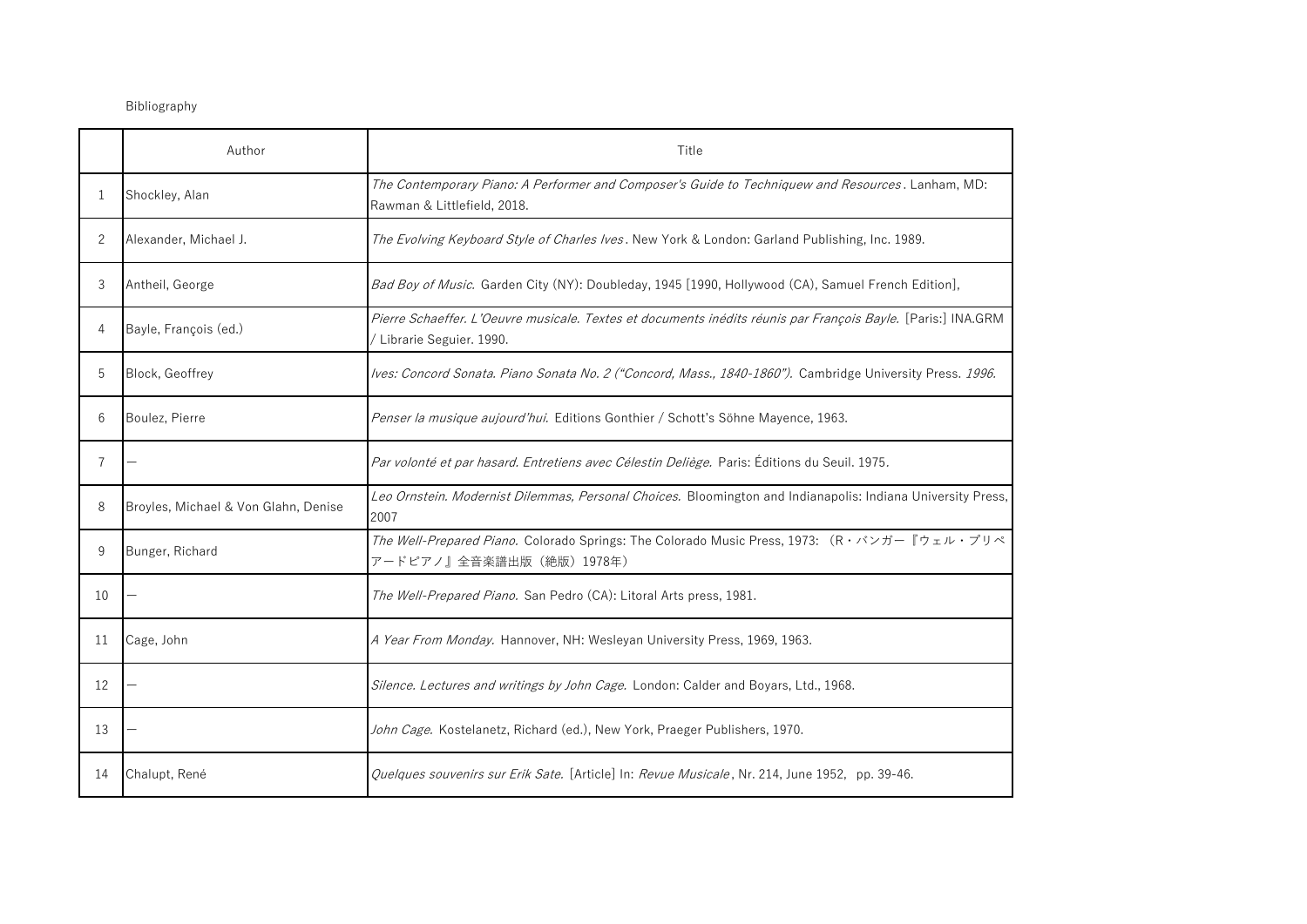| 15 | Chion, Michel             | Pierre Henry. [Paris:] Librarie Arthème Fayard. 2003.                                                                                                                                       |
|----|---------------------------|---------------------------------------------------------------------------------------------------------------------------------------------------------------------------------------------|
| 16 | Chun, Yung Hae            | The Extensions of Piano Techniques in compositions by George Crumb for Solo Piano, University of<br>Wisconsin-Madison D.M.A. dissertation, Ann Arbor (Mi), UMI Dissertation Services, 1982. |
| 17 | Clark, J. Bunker          | The Dawning of American Keyboard Music. New York: Greenwood Press, 1988.                                                                                                                    |
| 18 | Clark, Sondra Rae Sholder | The evolving Concord Sonata: a Study of Choices and Variants in the Music of Charles Ives, Stanford<br>University Ph.D. dissertation, Ann Arbor (Mi), UMI Dissertation Services, 1971.      |
| 19 | Cowell, Henry             | New Musical Resources. With a preface and notes by Joscelyn Godwin, New York: Something Else Press, Inc.<br>1969.                                                                           |
| 20 | Cowell, Henry and Sydney  | Charles Ives and His Music. London: Oxford University Press, 1969.                                                                                                                          |
| 21 | Darter, Thomas Eugene     | The Futurist Piano Music of Leo Ornstein. Part II of a two-part University of Cornell D.M.A. dissertation. Ann<br>Arbor (Mi): UMI Dissertation Services, 1979.                              |
| 22 | Davies, Hugh              | Modifications and new techniques. [Article] In: TNGMI, volume 2, 1984, pp. 670- 675.                                                                                                        |
| 23 |                           | Instrumental modifications and extended techniques. [Article] In: TNGII, volume 12, 2002, pp. 399-405.                                                                                      |
| 24 | Dianova, Tzenka           | John Cage's prepared piano. The nuts & bolts. Victoria: Mutasis Books. 2008.                                                                                                                |
| 25 | Dibelius, Ulrich          | Moderne Musik 1945-1965. Voraussetzungen Verlauf Material. München: R. Piper & Co. Verlag, 1966.                                                                                            |
| 26 | Elias, William Y.         | Grapes. Practical notation for clusters and special effects for piano and other keyboards. 2nd revised edition.<br>New York: Pendragon Press / London: Alfred A. Kalmus Ltd. 1984.          |
| 27 | Fetterman, William        | John Cage's Theatre Pieces. Notations and Performances. The Netherlands: Harwood Academic Publishers,<br>1996.                                                                              |
| 28 | Fricke, Stefan            | Nam June Paik+. [Article] In: Fricke, Stefan (ed.), World New Music Magazine. Saarbrücken: PFAU Verlag,<br>2006, pp. 109-112.                                                               |
| 29 | Fürst-Heidtmann, Monika   | Das Präparierte Klavier des John Cage. In: Herinrich Hüschen (ed.): Kölner Beiträge zur Musikforschung. Band<br>97. Regensburg: Gustav Bosse Verlag, 1978,                                  |
| 30 | Gillespie, Don, Ed.       | George Crumb: Profile of a Composer. New York, C.F. Peters Corporation, 1986.                                                                                                               |
|    |                           |                                                                                                                                                                                             |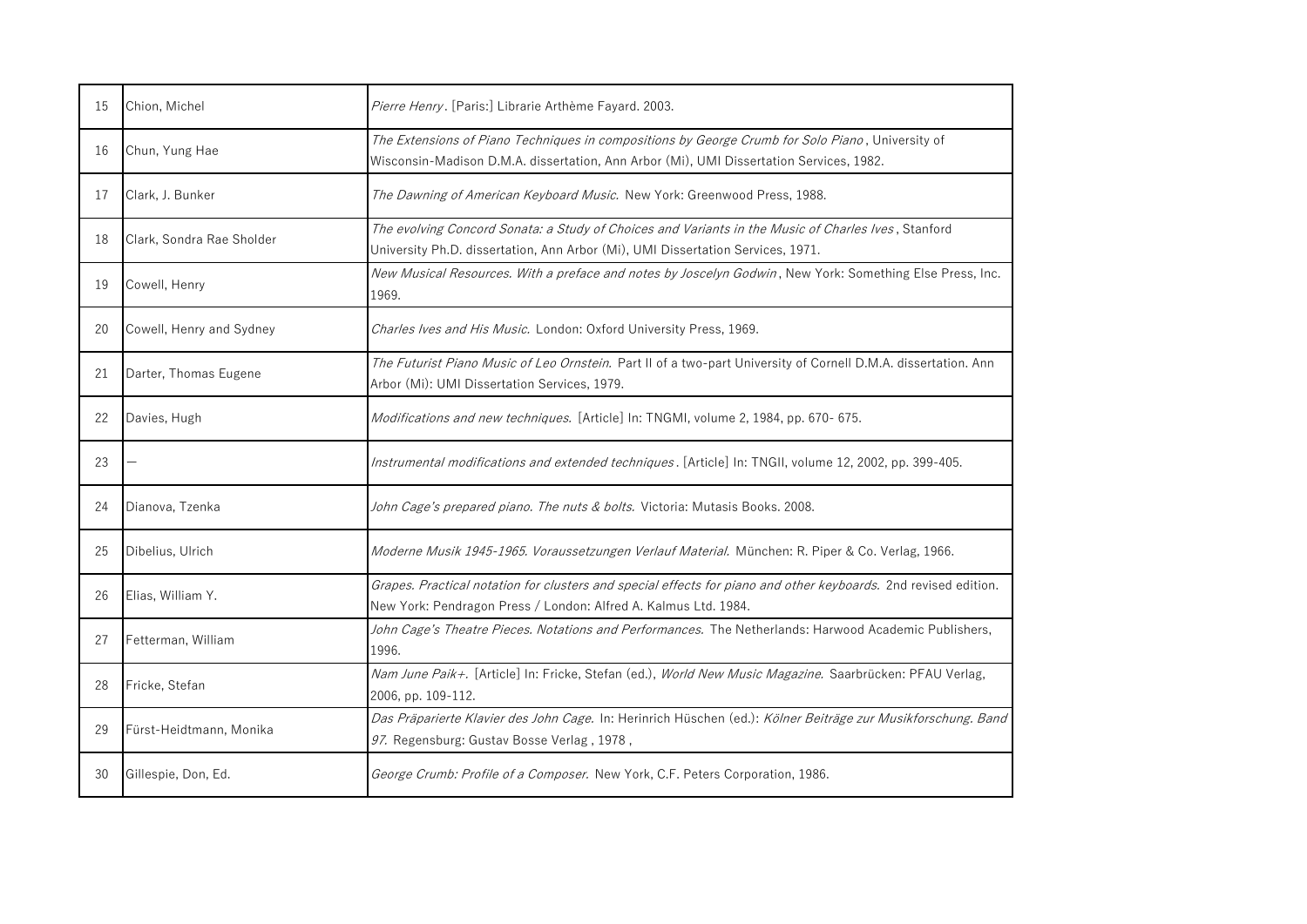| 31 | Godwin, Joscelin      | The Music of Henry Cowell, Cornell University Ph.D. dissertation, Ann Arbor (Mi): UMI Dissertation Services,<br>1969.                                                                                        |
|----|-----------------------|--------------------------------------------------------------------------------------------------------------------------------------------------------------------------------------------------------------|
| 32 | Griffiths, Paul       | Modern Music and After: Directions Since 1945. Oxford University Press, 1995.                                                                                                                                |
| 33 |                       | Varèse, Edgard. [Article] In: TNGII, volume 26, 2002, pp. 273-280.                                                                                                                                           |
| 34 | Grünzweig Werner      | Cluster. [Article] In: MGG, Sachteil 2, 1995, pp. 916-924.                                                                                                                                                   |
| 35 | Harrel, Doris Leland  | ivew Techniques in Twentieur Gentury solo Fiano wusic – an Expansion of Fianistic Neco<br>the Present, University of Texas at Austin D.M.A. dissertation, Ann Arbor (Mi): UMI Dissertation Services,<br>1076 |
| 36 | Harrison, Lou         | Tens on Remembering Henry Cowell. In: Henry Cowell's Musical Worlds. A program book for the Henry Cowell<br>Centennial Festival. Brooklyn (NY), Institute for the Studies of American Music, 1997.           |
| 37 | Heile, Björn          | The Music of Mauricio Kagel. Hants (GB)/Burlington (US): Ashgate, 2006.                                                                                                                                      |
| 38 | Henck, Herbert        | Experimentelle Pianistik. Improvisation - Interpretation - Komposition. Schriften zur Klaviermusik (1982 bis<br>1992). Mainz: N. Schott: N. Schott's Söhne, 2 1994.                                          |
|    |                       |                                                                                                                                                                                                              |
| 39 |                       | Klaviercluster. Geschichte, Theorie und Praxis einer Klanggestalt. Münster: Lit Verlag, 2004.                                                                                                                |
| 40 | Hicks, Michael        | Cowell's clusters. [Article] In: The Musical Quarterly. Fall 1993, Volume 777, Number 3, pp. 428-458. Oxford<br>University Press.                                                                            |
| 41 |                       | Henry Cowell, Bohemian. Urbana and Chicago: University of Illinois Press, 2002.                                                                                                                              |
| 42 | Holzaepfel, John      | David Tudor and the performance of American experimental music, 1950-1959. City Univeristy of New York<br>PhD dissertation. Ann Arbor (MI): UMI Dissertation Services. 1993.                                 |
| 43 | Hudicek, Laurie Marie | Off Key: a comprehensive guide to unconventional piano techniques. University of Maryland DMA dissertation.<br>Ann Arbor (MI): UMI Dissertation Services. 2002.                                              |
| 44 | Kagel, Mauricio       | Ton-Cluster, Anschläge, Übergänge. [Article] In: Die Reihe 5, Berichte, Analysen, pp. 23-37. Vienna: Universal<br>Edition, 1959.                                                                             |
| 45 | Karkoschka, Erhard    | Das Schriftbild der Neuen Musik. Bestandsaufnahme neuer Notationssymbole. Anleitung zu deren Deutung,<br>Realisation und Kritik. Celle:, Hermann Moeck Verlag. 1966.                                         |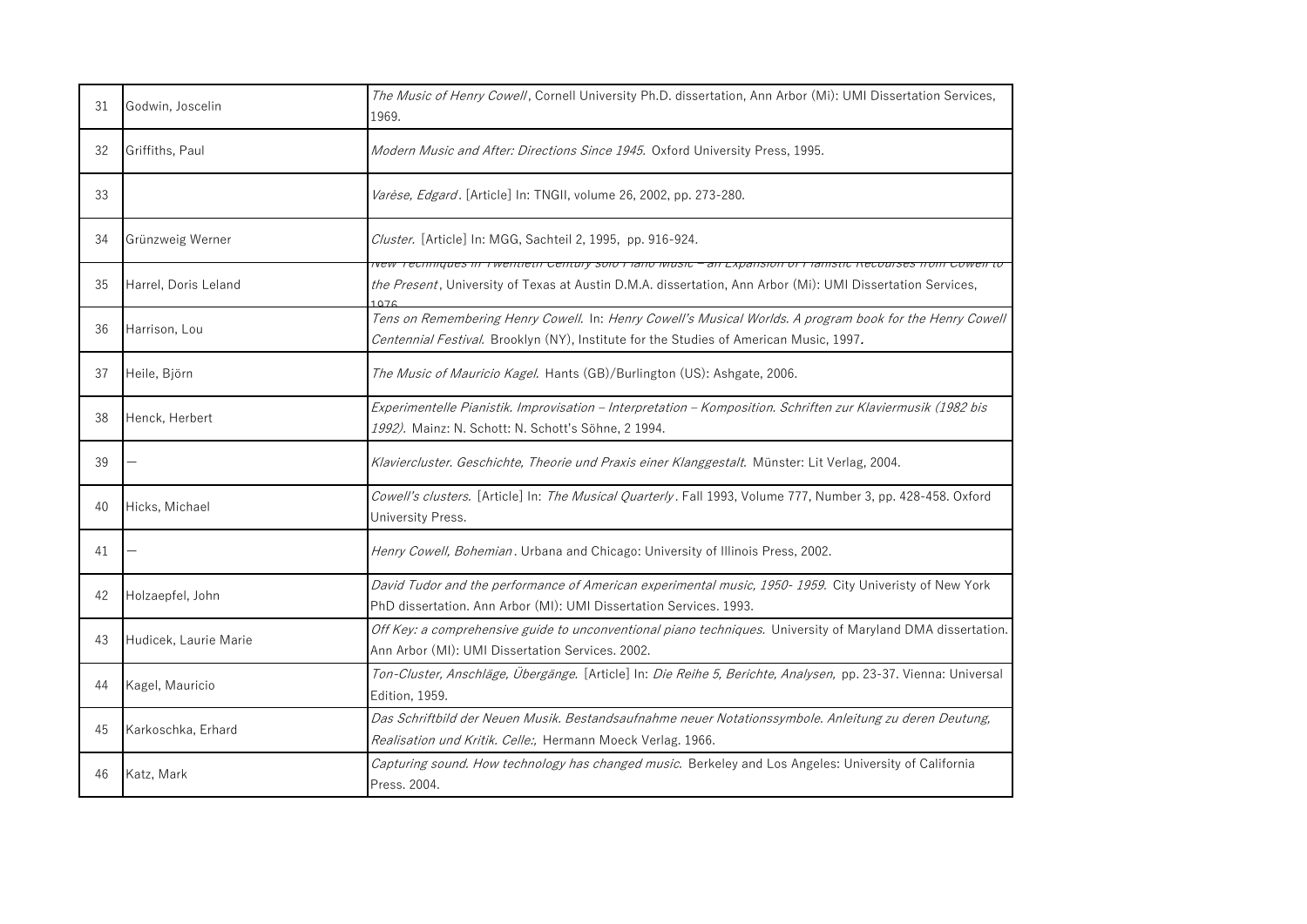| 47 | Klüppelholz, Werner                   | Mauricio Kagel. 1970-1980. Köln: Dumont Buchverlag. 1981.                                                                                                                                                                                                    |
|----|---------------------------------------|--------------------------------------------------------------------------------------------------------------------------------------------------------------------------------------------------------------------------------------------------------------|
| 48 | Levitz, Tamara                        | Syvilla Fort's Africanist Modernism and John Cage's Gestic Music: The Story of Bacchanale. [Article] In: South<br>Atlantic Quarterly 104:1, Winter 2005, pp. 123-149.                                                                                        |
| 49 | Ligeti, György                        | Neuf essais sur la musique. Genève: Édition Contrechamps, 2001.                                                                                                                                                                                              |
| 50 | Lin, Shuennchin                       | The use of glissando in piano solo and concerto compositions from Domenico Scarlatti to George Crumb.<br>University of Arizona D.M.A. dissertation, Ann Arbor (Mi): UMI Dissertation Services, 1997.                                                         |
| 51 | Matthews, Nell Wright                 | George Crumb's Makrokosmos Volumes I and II: Considerations for Performance, including observations by<br>David Burge, Robert Miller and Lambert Orkis, University of Oklahoma D.M.A. dissertation, Ann Arbor (Mi):<br>UMI Dissertation Services, 1981.      |
| 52 | Mead, Rita                            | Henry Cowell's New Music 1925-1936, the Society, the Music Editions, and the Recordings (Studies in<br>musicology; no. 40; ed. George Buelow), Ann Arbor (Mi): UMI Books on Demand, revision of 1978 City<br>University of New York Ph.D. dissertation, 1981 |
| 53 | Miller, Leta E.                       | The Art of Noise: John Cage, Lou Harrison, and the West Coast Percussion Ensemble. [Article]: In: Saffle,<br>Michael (ed.): Perspectives on American Music, 1900-1950. pp. 215-263. New York and London: Garland.<br>2000.                                   |
| 54 |                                       | Henry Cowell and John Cage: Intersections and influences, 1933-1941. [Article] In: Journal of the American<br>Musicological Society, Vol. 59, Number 1, 2006, pp. 47-112.                                                                                    |
| 55 | Miller, Leta E. & Lieberman, Frederic | Lou Harrison. Composing a World. New York: Oxford University Press, 1998.                                                                                                                                                                                    |
| 56 | Nemecek, Robert                       | Untersuchungen zum frühen Klavierschaffen von Pierre Boulez. In: Kämper, Dietrich (ed.): Kölner Beiträge zur<br>Musikforschung. Band 200. Kassel: Gustav Bosse Verlag, 1998.                                                                                 |
| 57 | Nicholls, David                       | American Experimental Music 1890-1940. Cambridge (UK): University Press, 1990.                                                                                                                                                                               |
| 58 | Palmieri, Robert                      | Piano Information Guide. An Aid to Research. New York: Garland Publishing, 1989.                                                                                                                                                                             |
| 59 | Potter, Keith                         | Four musical minimalists: La Monte Young, Terry Reiley, Steve Reich, Philip Glass. Cambridge University<br>Press, 2002.                                                                                                                                      |
| 60 | Rao, Nancy Yunhwa                     | Cowell' Sliding Tone and the American Ultramodernist Tradition. [Article] In: American Music 23, 2005, pp.<br>281-323.                                                                                                                                       |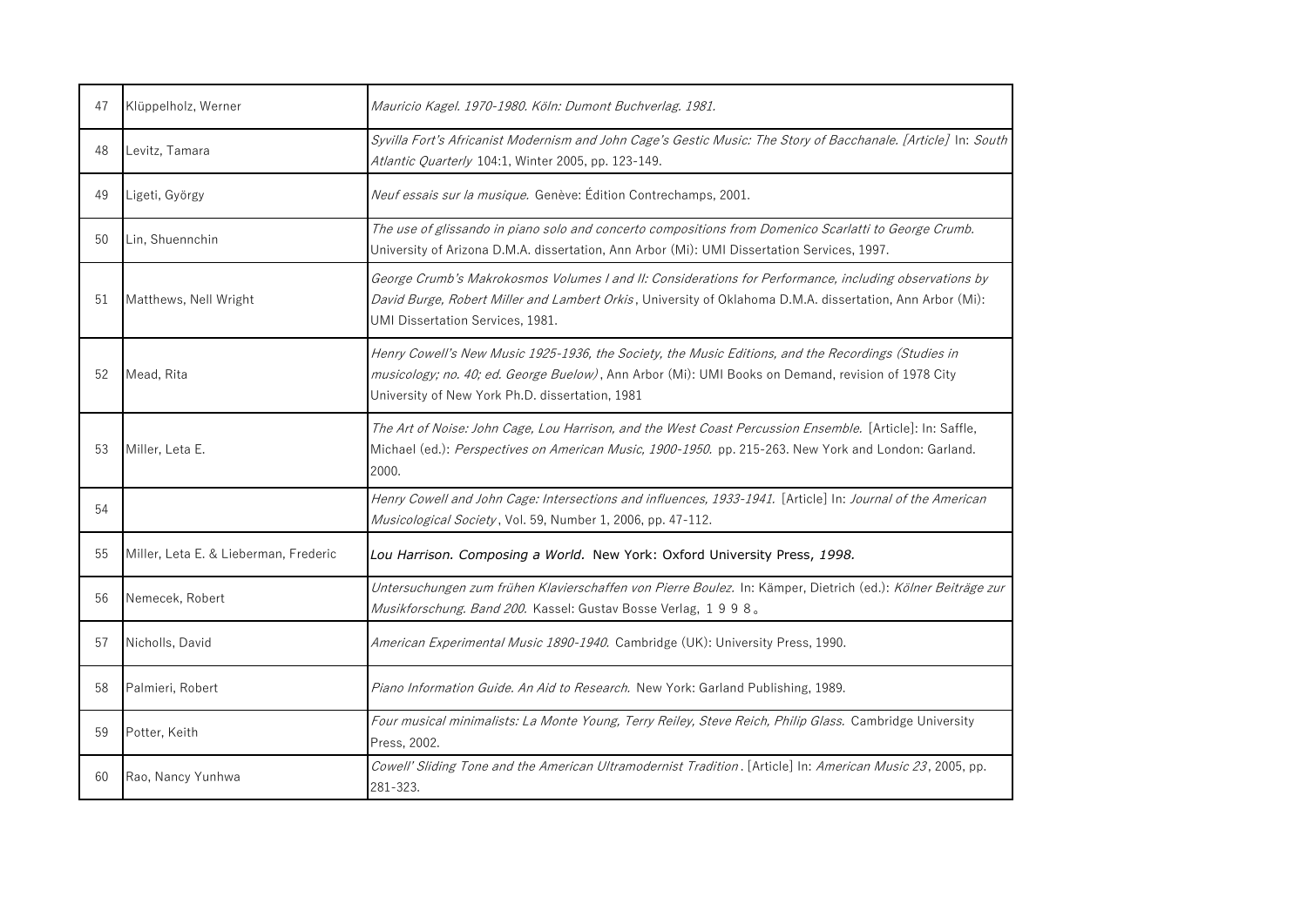| 61 | Rizzardi, Veniero                             | Morton Feldman: Early and Unknown Piano Works. [Liner notes] In: Early and Unknown Piano Works,<br>performed by Debora Petrina, OgreOgress label OO2003a, 2003.                                                                                                           |
|----|-----------------------------------------------|---------------------------------------------------------------------------------------------------------------------------------------------------------------------------------------------------------------------------------------------------------------------------|
| 62 | Roggenkamp, Peter                             | Schriftbild und Interpretation in neuer Klaviermusik. Vienna: Universal Edition (UE 30 207), 1996.                                                                                                                                                                        |
| 63 | Rowland, David                                | A history of Pianoforte Pedalling. Cambridge University Press, 1993, reprinted 1995                                                                                                                                                                                       |
| 64 | Rubin, Nathan                                 | John Cage and the twenty-six pianos of Mills College: forces in American music from 1940 to 1990: a history.<br>California: Sarah's Books, 1994.                                                                                                                          |
| 65 | Schädler, Stefan; Zimmermann, Walter<br>(ed.) | John Cage. Anarchic Harmony. Ein Buch der Frankfurter Feste '92/Alte Oper Frankfurt. Mainz: Schott, 1992.                                                                                                                                                                 |
| 66 | Schaeffer, Pierre                             | A la recherche d'une musique concrète. Paris : Éditions du Seuil, 1952,                                                                                                                                                                                                   |
| 67 | Scott, Stephen                                | From the original liner notes to the CD Stephen Scott. New Music for Bowed Piano. New Albion NA107. 1983.                                                                                                                                                                 |
| 68 | Shultis, Christopher                          | Cage and Europe. In: Nicholls, David (ed.): The Cambridge Companion to John Cage, pp. 20-40. Cambridge<br>University Press, 2002.                                                                                                                                         |
| 69 | Sitsky, Larry                                 | Music of the Repressed Russian Avant-Garde, 1900-1929. Westport, Connecticut & London: Greenwood Press.<br>1994.                                                                                                                                                          |
| 70 | Smith, Dave                                   | Following a Straight Line: La Monte Young. 2004, [Online article] On<br>http://www.users.waitrose.com/~chobbs/smithyoung.html#_ednref8. Last accessed September 2021.                                                                                                     |
| 71 | Stephan, Rudolf                               | György Ligeti: Konzert für Violoncello und Orchester. Anmerkungen zur Cluster-Komposition. In: Die Musik der<br>sechziger Jahre. Zwölf Versuche Herausgegeben von Rudolf Stephan. Mainz: B Schott's Söhne,1972.                                                           |
| 72 | Stockhausen, Karlheinz                        | Texte zur elektronischen und instrumentalen Musik. DuMont Dokumente. Band 1. Aufsätze 1952-1962 zur<br>Theorie des Komponierens. Schnebel, D. (ed.); Köln: Verlag M. Dumont Schlauberg;. 1963.                                                                            |
| 73 |                                               | Texte zu eingenen Werken / zur Kunst Anderer / Aktuelles. DuMont Dokumente. Band 2. Aufsätze 1952-1962<br>zur musikalischen Praxis. Schnebel, D. (ed.); Köln: Verlag M. Dumont Schlauberg, 1964.                                                                          |
| 74 |                                               | Texte zur Musik. 1963-1970. DuMont Dokumente. Band 3. Einführungen und Projekte / Kurse - Sendungen -<br>Standpunkte / Nebennoten. Schnebel, D. (ed.). Köln: Verlag M. Dumont Schlauberg, 1971.                                                                           |
| 75 |                                               | Texte zur Musik. 1970-1977. DuMont Dokumente. Band 4. Werk-Einführungen und Projekte / Elektronische<br>Musik / Weltmusik / Vorschläge und Standpunkte zum Werk Anderer. Ausgewählt und zusammengestellt<br>durch Christoph von Blumröder. Köln: Dumont Buchverlag, 1978. |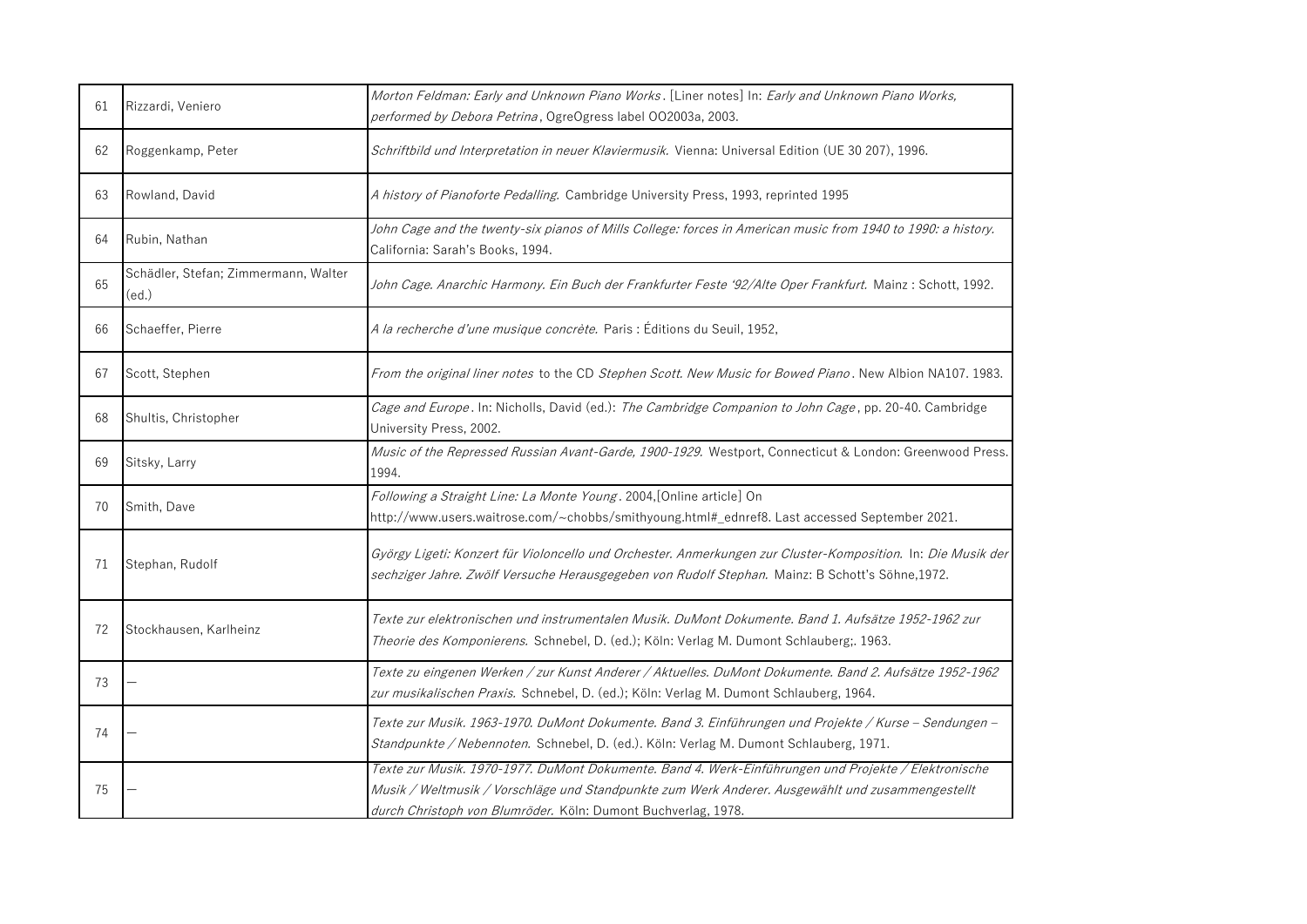| 76 | Straebel, Volker                 | Musikalische Poesie? Zu einigen Problemen der gegenwärtigen Cage- Forschung. In: MusikTexte, 62/63,<br>January 1996. Köln: MusikTexte GbR. pp. 101-103.                                                                                                |
|----|----------------------------------|--------------------------------------------------------------------------------------------------------------------------------------------------------------------------------------------------------------------------------------------------------|
| 77 |                                  | A note on the newly published piano pieces. [Preface] In: Morton Feldman Solo Piano Works 1950-64. New<br>York, London, Frankfurt, Leipzig: C.F. Peters edition (67976). 1998.                                                                         |
| 78 | Swafford, Jan                    | Charles Ives. A Life with Music. New York: W.W. Norton & Company 1996,1998]                                                                                                                                                                            |
| 79 | Tichenor, Trebor Jay             | Ragtime Rediscoveries. 64 Works from the Golden Age of Rag. New York: Dover Publications, Inc., 1979.                                                                                                                                                  |
| 80 | Tudor, David                     | [Interview] In: Holzaepfel, John, Reminiscences of a Twentieth-Century Pianist: An Interview with David Tudor.<br>In: The Music Quarterly, Fall 1994, Volume 78, number 3, pp. 626-636.                                                                |
| 81 | Van Solkema, Sherman (ed.)       | The New Worlds of Edgard Varèse, A Symposium, I.S.A.M. Monographs: Number 11, Brooklyn (NY): Institute<br>for Studies in American Music, Department of Music, School of Performing Arts, Brooklyn College of the City<br>University of New York, 1979. |
| 82 | Vaughan, David                   | Merce Cunningham: Fifty Years. New York: Aperture Foundation, Inc., 1997.                                                                                                                                                                              |
| 83 | Whitesitt, Linda                 | The Life and Music of George Antheil (1900-1959), Volumes I & II, University of Maryland Ph.D. dissertation,<br>Ann Arbor (Mi): UMI Dissertation Services, 1981.                                                                                       |
| 84 | Young, La Monte & Zazeela, Mrian | Selected Writings. München: Heiner Friedrich, 1969.                                                                                                                                                                                                    |
| 85 | Zimmermann, Walter (ed.)         | Desert Plants: Conversations with 23 American Musicians. Vancouver. 1976.                                                                                                                                                                              |
| 86 | Vaes, Luk                        | Extended Piano Techniques-In Theory, History and Performance Practice. Ph.D.dissertation. Leiden<br>University, Leiden, Netherlands, 2009.                                                                                                             |
| 87 | Akbulut, Airin                   | The Useof Extended Piano Techniques at Conservatories in Turkey. In: Procedia-Social and Bihaviaral<br>Seiencies 2. no. 2, 2010, p. 3080-87.                                                                                                           |
| 88 | Anderson, Simon Peter            | The Prepared Piano Music of John Cage: Towards an Understanding of Sounds and Preparations. Master's<br>thesis, University of Huddersfield, 2002                                                                                                       |
| 89 | Banovetz, Joseph                 | The Pianist's Guide to Pedaling. Bloomington, Indiana University Press, 1985.                                                                                                                                                                          |
| 90 | Beckman, Seth Victor             | The Traditional and the Avant-Garde in Late Twentieth-Century Music; A Study of Three Piano Compositions<br>by Frederic Rzewski(1938-). Ph.D. dissertation. Ball State University, 1996.                                                               |
| 91 | Bloland, Per                     | The Electromagnetically Prepared Piano and Its Compositional Implications. In: International Computer Music<br>Conference. Copenhage, Denmark, 2007, p. 125-28.                                                                                        |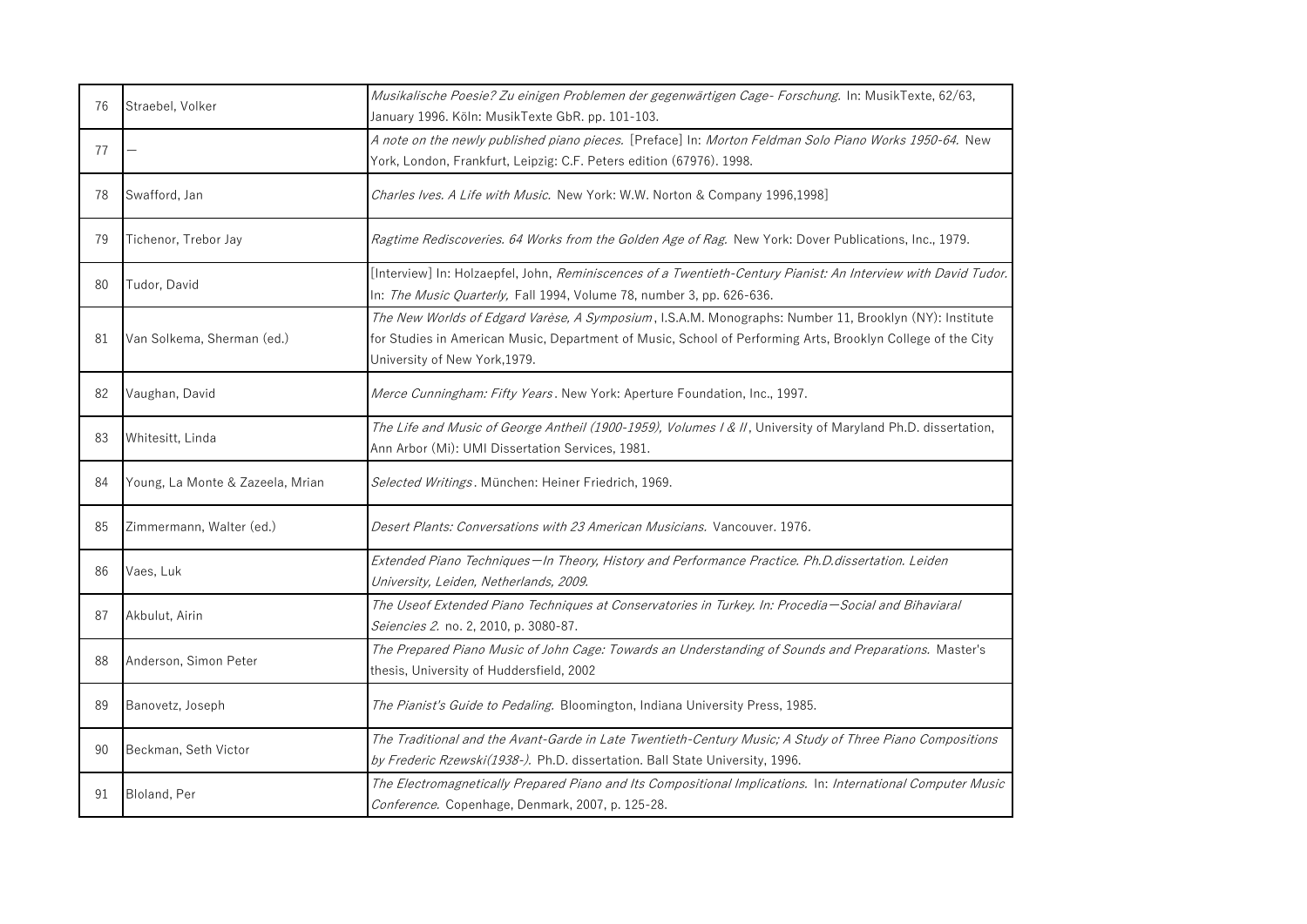| 92  | Brit, Neil Cameron       | Actual Acoustic Instruments: Relationships and Mind-Sets. Ph.D dissetation, Princeton University, 2014.                                                                                                                                       |
|-----|--------------------------|-----------------------------------------------------------------------------------------------------------------------------------------------------------------------------------------------------------------------------------------------|
| 93  |                          | Bruns, Steven, Ofer Ben-Amots, and Mich George Crumb and The Alchemy of Sound. Colorado Springs, CO, Colorado Callege Music Press, 2005.                                                                                                      |
| 94  | Burge, David             | Twentieth-Century Piano Music. New York, Schirmer Books, 1990.                                                                                                                                                                                |
| 95  | Burtner, Mathews         | Making Noise: Extended Techniques after Experimentalism. In: New Music Box. March 1, 2005.                                                                                                                                                    |
| 96  | Cage, John               | How the Piano Came to Be Prepared. In: Empty Words; Writings '73 - '78 by John Cage, Middletown, CT,<br>Wesleyan Univesity Press, 1979.                                                                                                       |
| 97  | Clough, Allison Rachelle | A Performance Guide for Selected Works for Piano by Henry Cowell. D.M.A. thesis, University of Alabama,<br>2013.                                                                                                                              |
| 98  | Dianova, Tzenka          | John Cage's Prepared Piano: The Nuts and Bolts. Victoria, BC, Mutasis Books, 2008.                                                                                                                                                            |
| 99  | Dimpker, Christian       | Extended Notation: The Depiction of the Unconventional. Berlin, LIT Verlag, 2013.                                                                                                                                                             |
| 100 | Dolan, Emily I.          | Portrait: Andrew McPherson and the Magnetic Resonator Piano. In: Keyboard Perspectives: Yearbook of the<br>Westfield Center for Historical Keyboard Studies. Vol.8(2015), p. 173-84.                                                          |
| 101 | Drury, Stephen           | A View from the Piano Bench or Playing John Zorn's "Carny" for fun and Profit. In: Perspectives of New Music.<br>32, no. 1(Winter 1994), p.194-201.                                                                                           |
| 102 | Dullea, Mary Josephine   | enominig Extended Techniques in Contemporary Frano Repertoire. Ferspectives on Ferrormance<br>Notation and Collaborative Process in the Use of the Inside of the Piano and Non-conventional Methods. Ph.D.<br>atation   Hetar Hnivareity 2011 |
| 103 | Ehle, Robert             | Twentyth Century Music and Piano. In: Piano Quarterly, no.96 (Winter 1976-1977), p. 28-31.                                                                                                                                                    |
| 104 | Frechette, Ryan          | The Ping Pong Piano: New 21st-Century Timbers. In: Music History Collaborative Blog, April 6, 2015.<br>https//musichistoryfsu.wordpress.com/2015/04/06/the-oing-pong-piano-news-21st-century-timbers-2.                                       |
| 105 | Gartner, Kenneth         | The Expansion of Pianism since 1945. Ph.D. Dissertation, New York University, 1979.                                                                                                                                                           |
| 106 | Harbinson, William G.    | Performer Indeterminacy and Boulez's Third Sonata. In: Tempo, no.169(June 1989), p.16-20.                                                                                                                                                     |
| 107 | Hicks, Michael           | Cowell's Clusters. In: Musical Quarterly 77, no. 3(Autumn 1993), p. 428-58.                                                                                                                                                                   |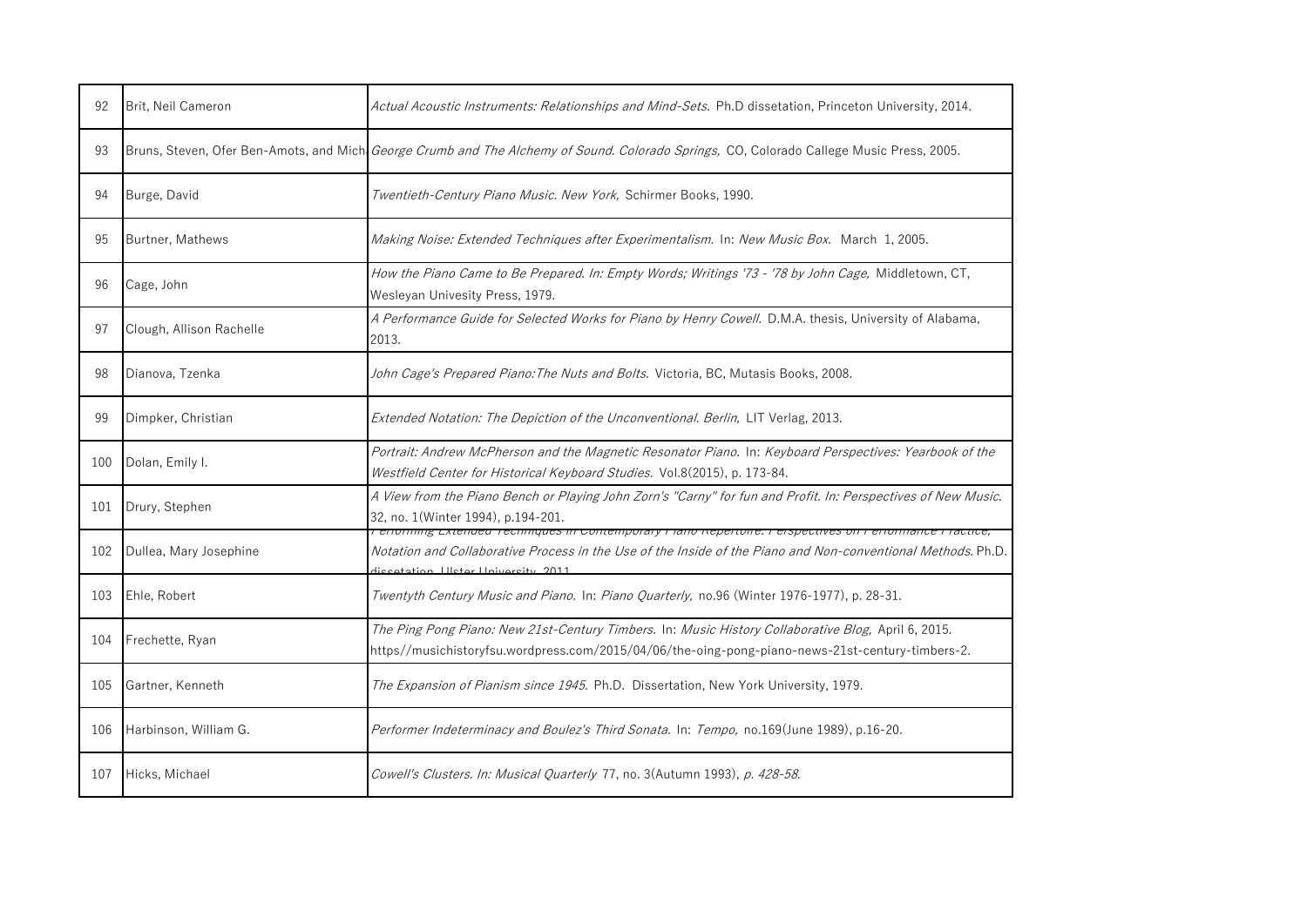| 108 | Huizenga, Tom                         | The Bowed Piano: Fishing for a New Sound. In: Morning Edition. NPR. February 5, 2008. https//www.<br>Npr.org/templates/story.php?storyID=18666248.                                               |
|-----|---------------------------------------|--------------------------------------------------------------------------------------------------------------------------------------------------------------------------------------------------|
| 109 | Igree, Mario                          | Pianos Inside Out. Mandeville, LA, In Tune Press, 2013.                                                                                                                                          |
| 110 | Ishii, Reiko                          | The Development of Extended Piano Techniques in Twentieth-Century American Music. D.M.A. dissertation,<br>Florida State University. 2005.                                                        |
| 111 | Kim, Hyangmee                         | A Performer's Guide to George Crumb's "Makrokosmos IV (Celestial Mechanics)". D.M.A. disertation,<br>University of North Texas, 2008.                                                            |
| 112 | Lee, Richard Andrew                   | The Interaction of Linear and Vertical Time in Minimalist and Postminimalist Piano Music. D.M.A. dissertation,<br>University of Missouri-Kansas City, 2010.                                      |
| 113 | Loesser, Arthur                       | Men, Women, and Pianos. Mineola, NY, Dover, 1990.                                                                                                                                                |
| 114 | Marks, Adam                           | The Virtuosic Era of the Vocalizing Pianist, Ph.D. dissertation, New York University, 2012.                                                                                                      |
| 115 | Maroney, Denman F.                    | Hyperpiano: Extended Piano Performance Techiniques. In: Downbeat (March 1999).                                                                                                                   |
| 116 | Miller, Leta E. & Lieberman, Frederic | Composing a World: Lou Harrison, Musical Wayfarer. Urbana, University of Illinois Press, 2004.                                                                                                   |
| 117 | Nonken, Marilyn                       | The Spectral Piano: From Liszt, Scriabin, and Debussy to the Digital Age. Cambridge, Cambridge University<br>Press, 2014.                                                                        |
| 118 | Pace, lan                             | Lachenmann's Serynade: Issu for performer and Ilistener. In: Contemporary Music Review. 24, no. 1 (February<br>2005), p.101-12.                                                                  |
| 119 |                                       | Maintaining Disorder: Some Technical and Aesthetic Issues Involved in the Performance of Ligeti's Etudes for<br>Piano. IN: Contemporary Music Review, 31, nos.2-3 (April-June 2012), p. 177-201. |
| 120 | Proulx, Jean-François                 | A Pedagogical Guide to Extended Piano Techniquea. D.M.A. dissertation, Temple University, Philadelphia,<br>PA, 2009.                                                                             |
| 121 | Saxon, Kenneth Neal                   | A New Kaleidoscope: Extended Piano Techniquea, 1910-1975. D.M.A. dissertation, University of Alabama,<br>2000.                                                                                   |
| 122 | Service, Tom                          | Expressivity and Critique in Lachenmann's "Serynade". In: Contemporary music Review, 24, no. 1 (2005), p.<br>77-88.                                                                              |
|     |                                       |                                                                                                                                                                                                  |